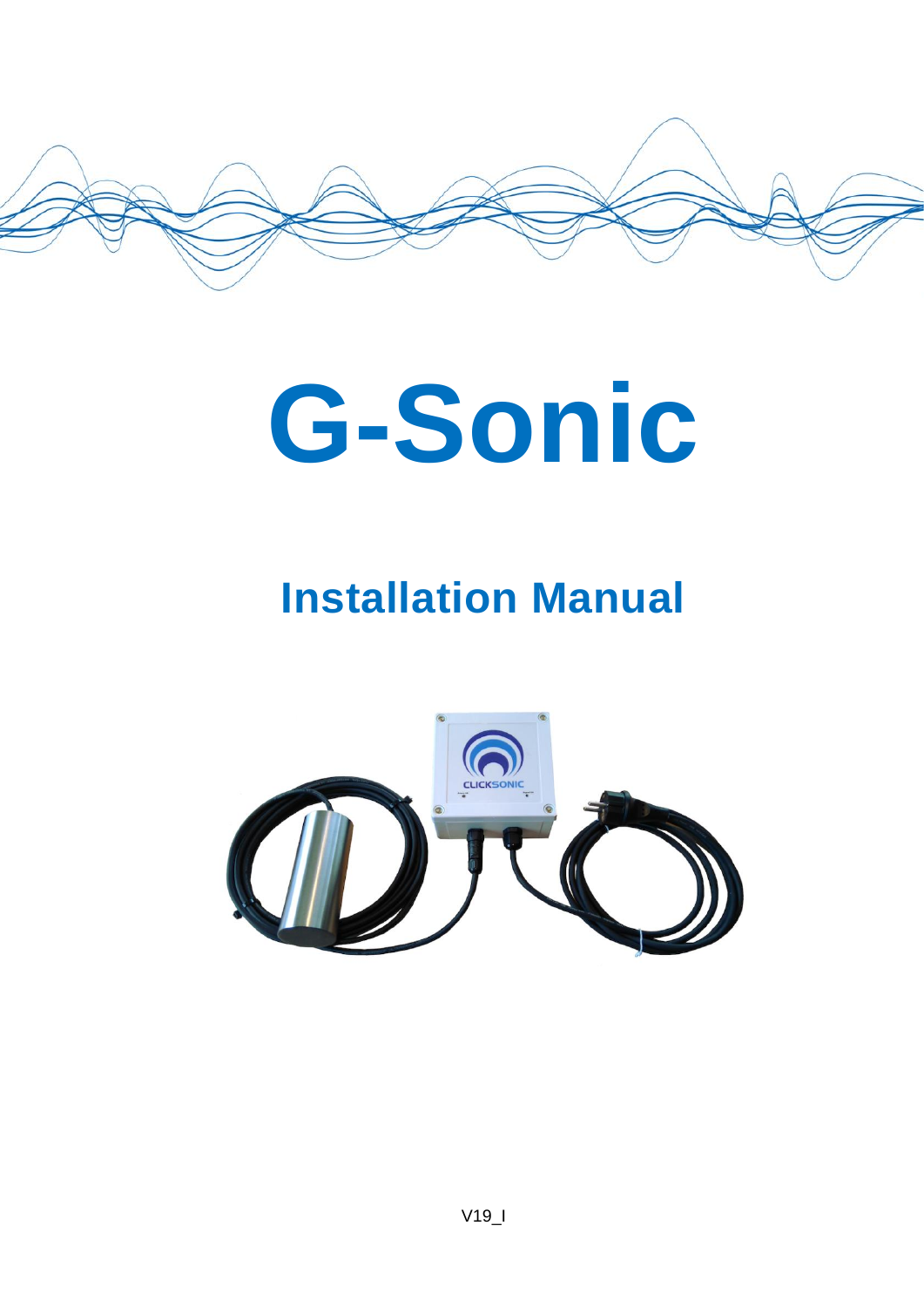#### Foreword

Dear customers,

The purchase of this G-Sonic algae remover was the right decision and we thank you for your confidence in our products.

Your device has been designed, manufactured and tested with the utmost care.

Please read this user manual carefully before using the instrument. Here you will find all the information you need to get the most out of your instrument.

Pay particular attention to the safety instructions on the following pages.

If you have any questions or problems, please contact your dealer or the ClickSo nic team.

We hope you enjoy your new G-Sonic Algae Cleaner.

Your ClickSonic Team



ClickSonic AG Eisengasse 2 CH-6004 Luzern Schweiz / Switzerland

Telefon + 41 41 410 71 00

Skype clicksonic

Email [info@clicksonic.com](mailto:info@clicksonic.com) Internet [www.clicksonic.com](http://www.clicksonic.com/)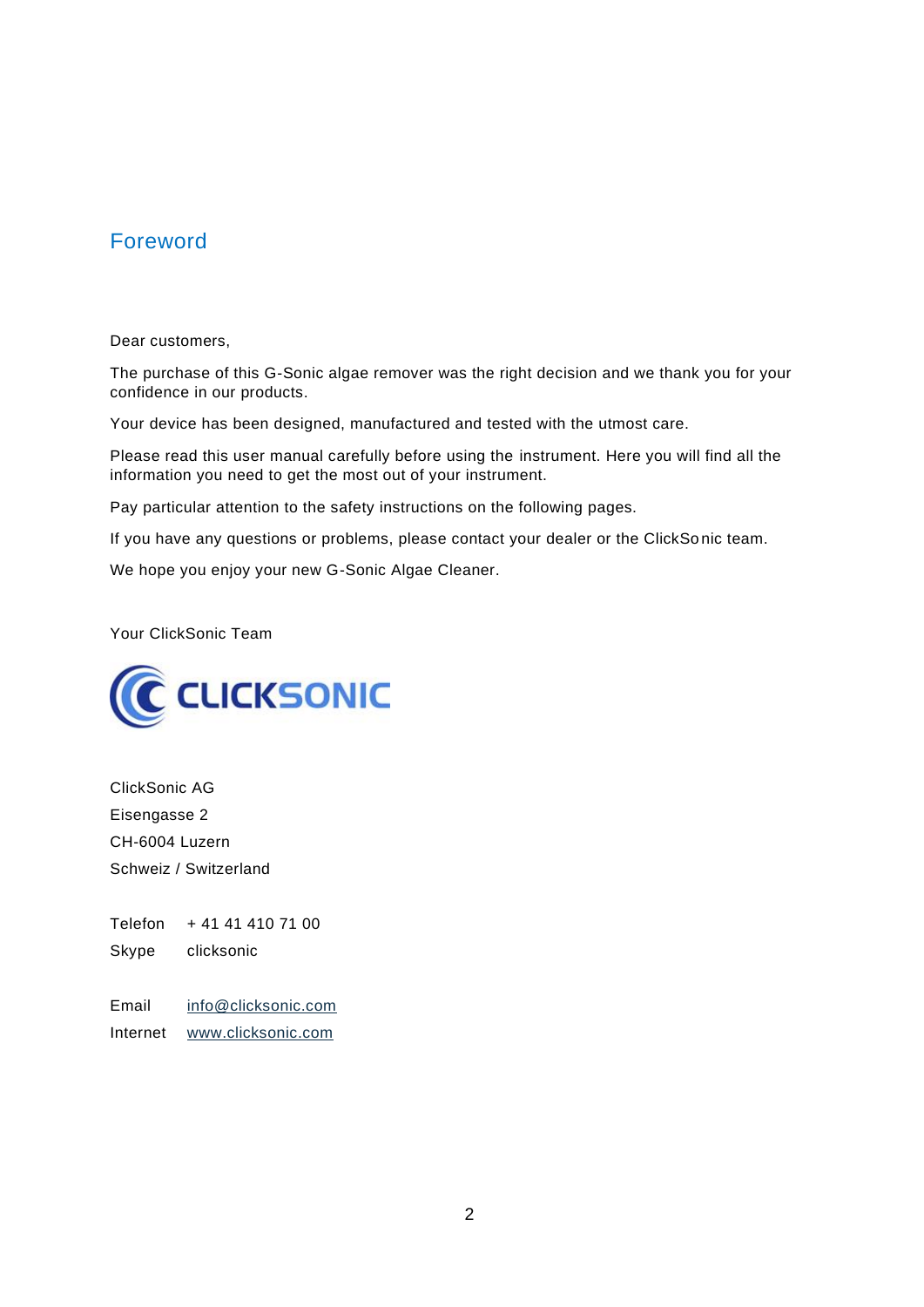# Safety instructions

Your G-Sonic device has been manufactured in accordance with the strictest standards. In order to use your device in complete safety, you should observe the following information:

Please read these instructions carefully before putting your G-SONIC device into operation. It contains important information on the connection, use, safety and maintenance of your device.

If the device is damaged (e.g. due to transport damage), it must not be put into operation. If in doubt, contact your dealer or the ClickSonic team.

The click generator may only be operated under water!

The electronic box may only be connected to an earthed 230V earth contact socket which is additionally protected by a residual current device (FI switch) with a rated residual current of max. 30mA.

The electronics box must be at least 3 meters away from the water. It must not be locat ed in a place that can be flooded. Under no circumstances must the electronics box be exposed to permanent wetness 1) or extreme temperature fluctuations, it must not stand in the blazing sun or in a place where heat can accumulate.

In winter, the snow pressure can cause water to penetrate the electronics box. To ensure longevity, store the electronics box in a dry place. In case of water damage to the electronics, any warranty is excluded.

The signal cable to the click generator in the water is a special cable, which may only be extended with the G-Sonic extension cable. The extension cables are available in the online shop.

The signal cable must not be wound up, as signal interference can occur. Place the signal cable where it cannot be damaged by lawnmowers, hedge trimmers, etc.



When burying the signal cable, protect the cable (from injuries during gardening, marten bites, etc.) with an empty cable tube (inner diameter at least 20mm, the ring of the signal connector is 19mm) up to the click generator in the water.

The 230 Volt power cable can be extended with a commercially available power extension cable with protective contact rubber coupling.

#### Important information about the device

1) The electronics box is waterproof according to the IP67 standard: dustproof, protection against strong jets of water and short immersion in water.

2) The click generator with the signal cable as well as the extension cables with all plug connections are waterproof according to the standard IP68: dustproof, protection against permanent submersion in water.

To use the G-Sonic Algae Remover, the water must have a minimum water depth of 50cm. In shallow waters, less than 50cm, the click signals cannot spread optimally, the effect is reduced by approx. 50%. The next stronger G-Sonic device should be used for compensation.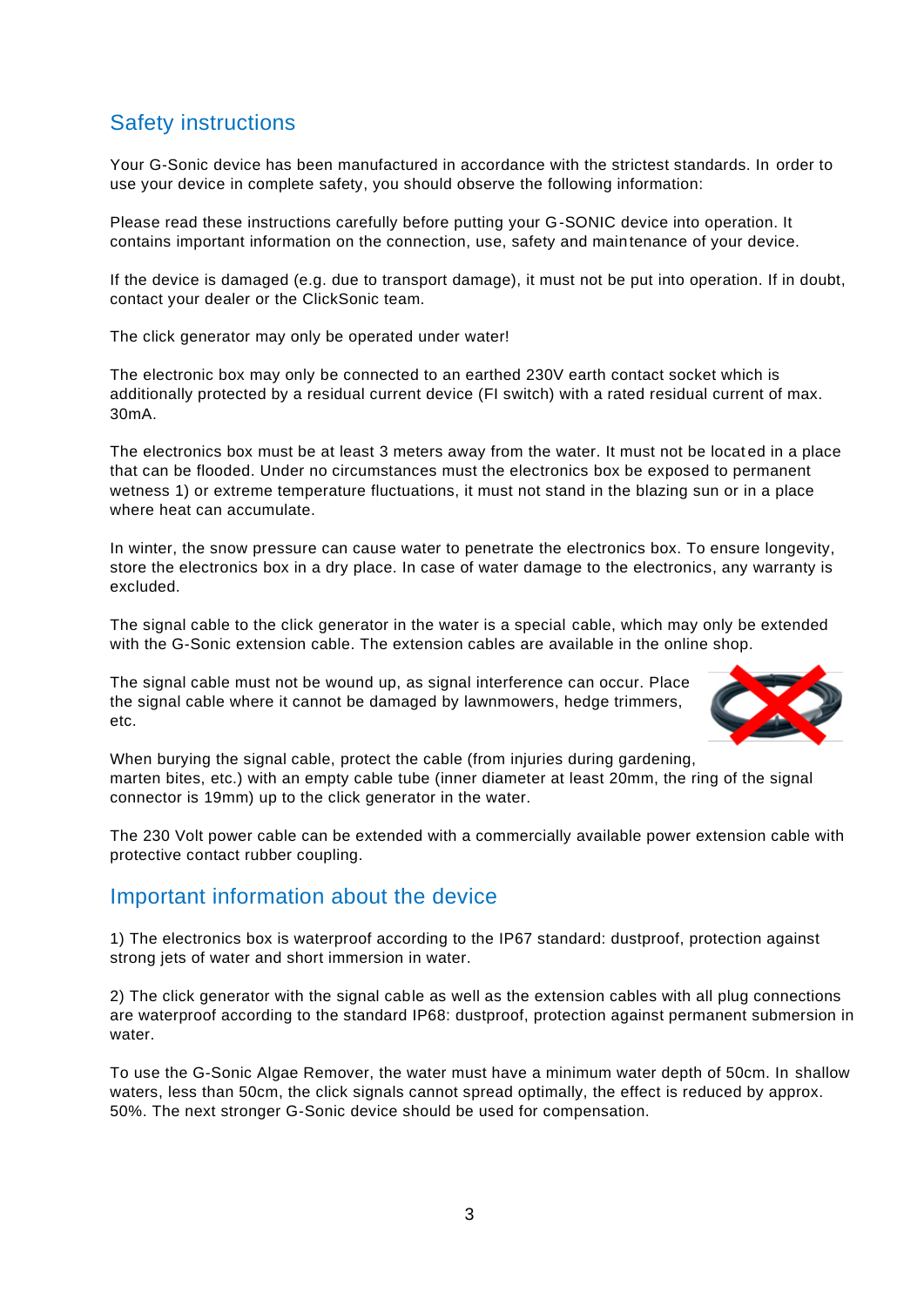#### List of G-Sonic components



- 1. Electronics box (IP67) 1) with 1m power cable and EU device plug
- 2. Click generator with 4-15m signal cable (length depending on model) with signal plug (IP68) 2)
- 3. Click generator plastic fastening
- 4. Operating instructions

Check all parts for damage, if you notice damage, do not continue assembly and installation, contact your dealer or the ClickSonic team.

Note: EU-CH power adapters, floats, and extension cords are optionally available in the online shop.

#### **Installation**

Carefully remove the cable ties from the signal cable and connect the signal cable to the electronics box. The electronics box is suitable for outdoor installation and consists of UV-resistant ABS and is IP67 1) protected against dust and water.

We recommend mounting the electronics box in a dry place, at least 30cm from the floor or in a dry shaft. In case of snowfall, the electronics box must be removed, as the snow cover exerts a pressure on the housing, whereby water can penetrate into the electronics and damage them.

The electronics box should only be opened if it is to be fixed to a wall, for example. After mounting, carefully place the cover back on the lower part of the housing.

=> Pay attention to the cleanliness of the seals. With some silicone paste the seal can be freshly lubricated to increase the tightness.

=> So that the LED control lamps are well transferred, pay attention with the assembly that the LED rods sit nicely on the LED's of the board on it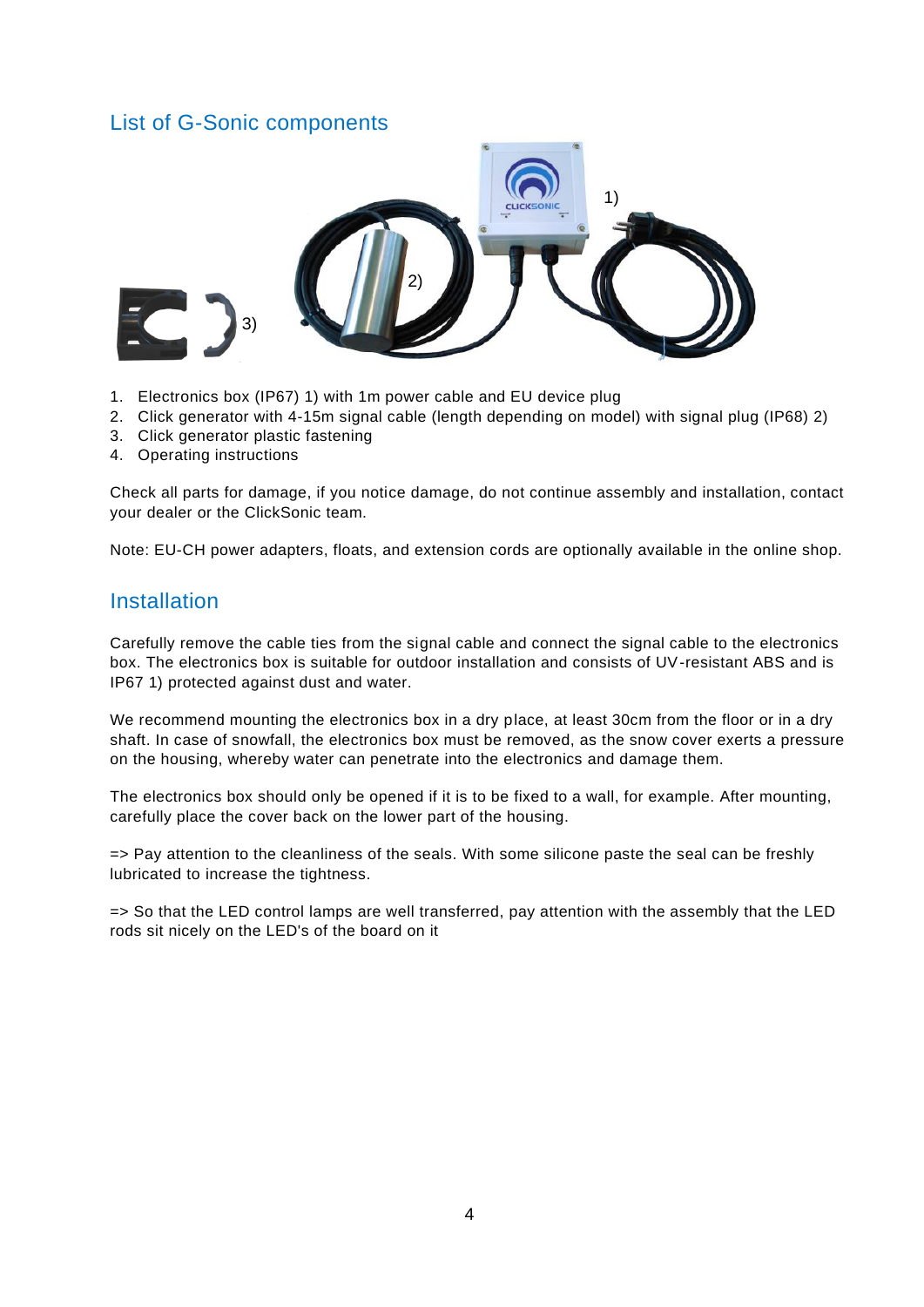## Click generator positioning

Determine the optimal orientation for the click generator by finding out in which position the comparatively largest water surface can be treated by the click sound propagation. Here are three examples:

Width 4m, length 8m Width 6m, length 15m B 4m, L top 8m, bottom 15m

Rectangular Coval Coval Coval Coval Coval Coval Coval Coval Coval Coval Coval Coval Coval Coval Coval Coval Coval Coval Coval Coval Coval Coval Coval Coval Coval Coval Coval Coval Coval Coval Coval Coval Coval Coval Coval



1x G-Sonic 10 in the corner 1x G-Sonic 20 in the center 1x G-Sonic 20 below right







Important: The click generator is placed in a corner with alignment to the opposite corner so that the click tones do not cancel each other out. Imaginable like a billiard ball which is always in motion.



The range, respectively the G-Sonic model is determined by the length 3) of the water object.

The click generator has an opening angle of approx. 160° 4), comparable to a underwater music loudspeaker.

#### Click generator assembly



The click generator should be placed 10-15cm 5) horizontally below the waterline. In this layer the largest algae production takes place due to the light intensity.

The piezo element (red), the high-precision

loudspeaker, is located in the front of the click generator head. The click generator must protrude at least 1-2cm (red) above the edge of the pelvis.



In the example, the click generator protrudes over the edge of the pool. The click signals are thus optimally distributed to all sides as well as to the depth.

Important:

Always place the click generator from the depth zone to the shallow zone, see Figure 8 on page 7.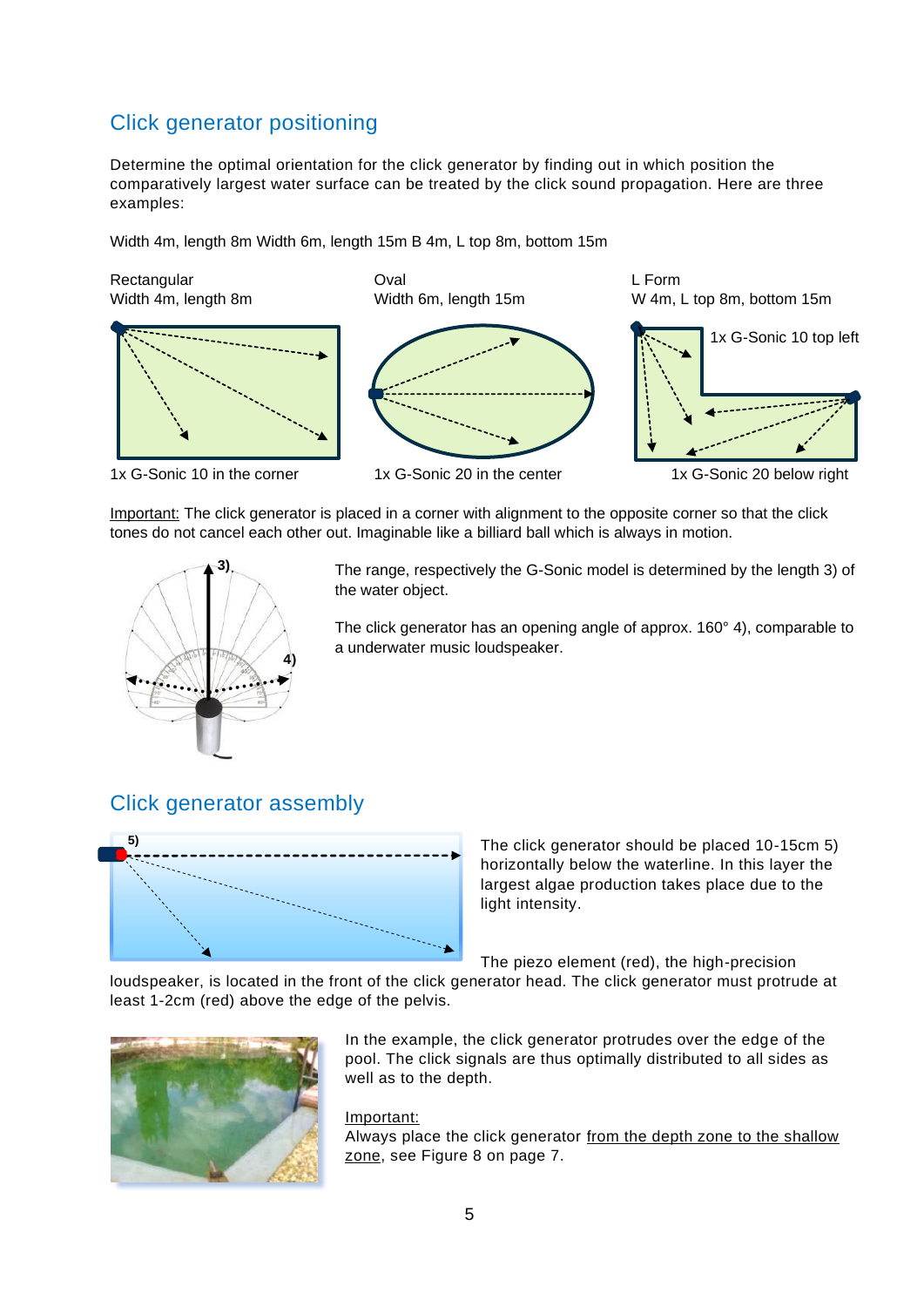

With the included plastic click generator attachment 6), it can be attached to an individually made bracket 7) (not included).

Important: The click generator is not allowed to come into contact with metal.

With the G-Sonic 5 & 10 the click generator has a diameter of 52mm. The retaining brackets are for tubes up to 50mm and the cams therefore do not engage. If you want to use the retaining

bracket (optional), the cams of the plastic bracket must be shortened by 1mm on the left

and right, e.g. with a metal saw as drawn in white.



### Start up

Insert the mains plug into the socket. A slight ticking can be heard on the click generator for operational control. To hear the clicks, hold the click generator close to the ear.

A green and red LED will light up on the electronics box.

=> The **green LED** (Power OK) lights up continuously and indicates that the power supply is OK.

=> The **red LED** (Signal OK) flashes at irregular intervals and shows that the click signals are being sent to the click generator.

#### **Operation**

The G-Sonic must be in operation during the day (from sunrise to sunset). Overnight, when no photosynthesis takes place, e.g. from 22 o'clock to 5 o'clock in the morning, the G-Sonic can be switched off, e.g. with a timer.

Depending on the type of algae, the algae usually die within 2-3 weeks, with thread algae it can take up to 6-8 weeks. From the second to fourth week, the first damage to the algae can be observed. The algae lose colour and become paler. Depending on the type of algae, the burst alga rises on top (until the first rain comes) or sinks immediately to the ground. The dead algae are no longer bound, have no solid matter and buzz around loosely in the water with the smallest movement.

When swimming you can only hear interval-like click sounds. Young people and people with good hearing can hear the click tones just below 20 kHz. If they are annoying, it is good to know th at they are not dangerous or harmful to humans. The device can easily be switched off or equipped with a mechanical timer with normally open/ normally closed function (e.g. Hager WH14230200Q). Animals and pets can also hear the click tones and should not swim or dive under water for safety reasons.

#### Important:

During the dying process, the burst algae, some of which are still (half-)alive, must now be netted regularly, at least once a week. If this is not done, the water is fed with the nutrients from the b urst algae and still serves as food for living algae.

To ensure correct operation, the click generator must be checked regularly for alignment and contamination. It is quite normal for algae to accumulate on the click generator. The full volume of the click tones is only built up after several centimetres, from which the algae then die.